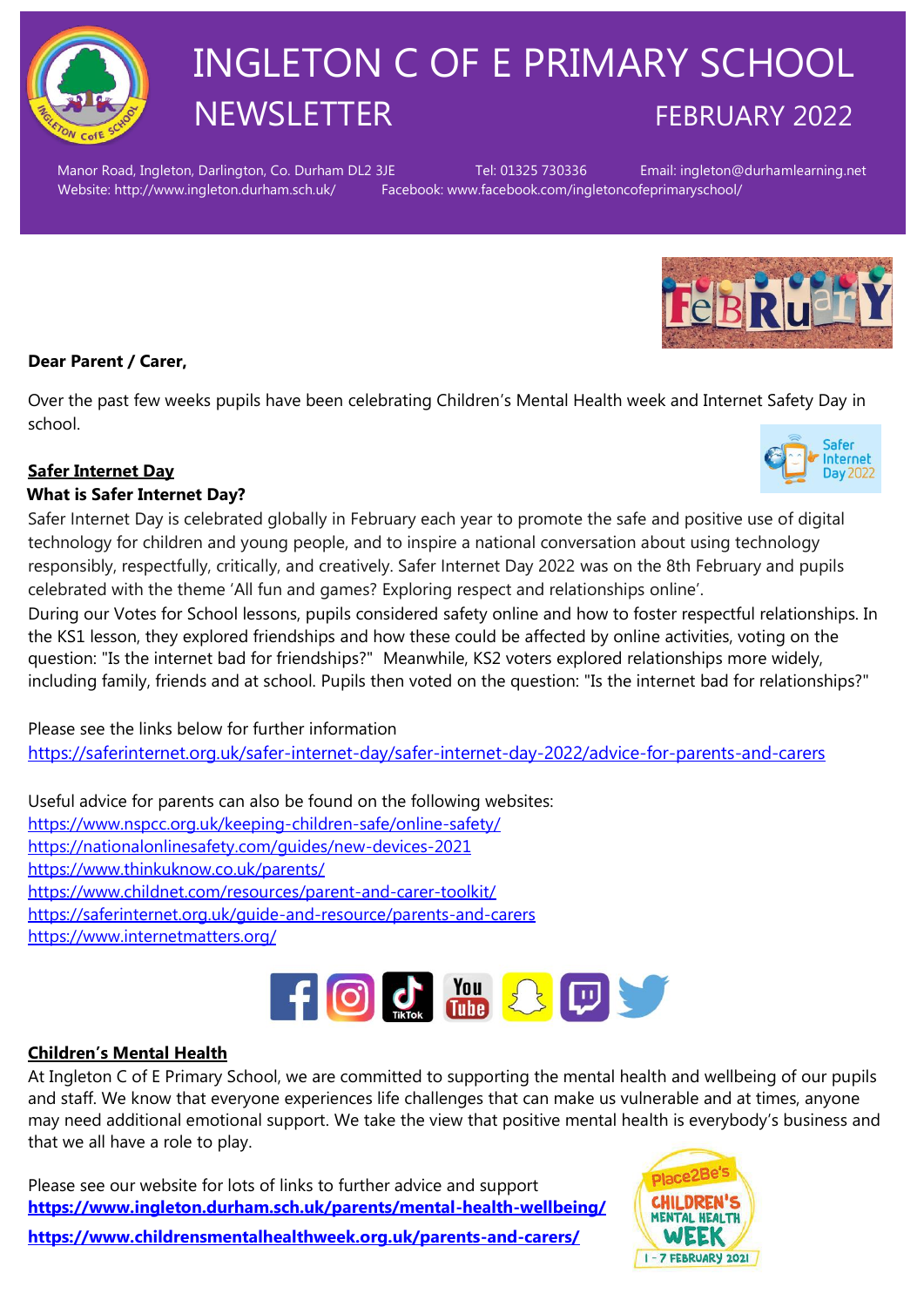# **Great North Air Ambulance – Clothing Collection**

Our School Council have chosen to support the Great North Air Ambulance by having a clothing collection. We will be sending home bags with pupils at the end of the week. Please return to school by **Wednesday 2nd March**. Please ignore the date / time on the bag. This will not only help to raise money for this wonderful charity but will also benefit our school as for every kilogram we collect they pay our school 15p.

### **World Book Day**

We are celebrating World Book Day on **Thursday 3rd March.** The theme this year is **'You are a Reader'**. We will be hosting a range of fun activities in each class and **pupils have asked if they can dress up as characters from their favourite book**. We would love for pupils to join us in dressing up however if your child does not want to they can still bring one of their favourite books into school to share with others in their class.

#### **Parent's Meeting Spring Term**

Parent's Evening will take place on **Monday 28th March** & **Monday 4th April.** Appointment letters will be sent home in March.

# **Parent Reading Surveys**

Many thanks to all of the parents who completed our online survey via Survey Monkey. This has been really helpful and we appreciate your support.

#### **Weduc**

As you are aware we are in the process of changing our communication app to Weduc. Many thanks to all the parents who have so far downloaded the app. Reminder letters will be going out to those who are still need to do this as we cannot use it fully until we know everyone has access to this. This will be our **main method of communication** so it is vitally important that parents have full access and use it regularly. Thank you for your support with this.

#### **School Lunches**

We have been notified by Durham County Council that school lunches will increase in price from the 4th April to £2.20 per pupil and £2.64 (£2.20 + VAT) per pre-school child. This increase will not affect children in Reception, Year 1 and Year 2 as they are all eligible for Universal Infant Free School Meals. If you think your child may be entitled to Free School Meals, as a result of a change in circumstance, please call or email the school office.

# **Academy Council**

We are still looking for a new parent member to join our Academy Council (Governing Body). If you are interested or would like any further information please speak to Mr Bill Deakin (Chair of the Academy Council) or myself. We'd be happy to help.

#### **Parking**

This is a polite remind to ask you to please take care when dropping off and collecting pupils at school. **Please can we ask that you park safely away from the school gate and respect resident's drives and the verges**. We strongly encourage you to use the Black Horse car park and walk down to the school –thank you.

# **Stars of the Week**

- Willow Class (Rec/ Y1 & Y2) Mason / Noah / Betty / Lexie / Freddy & Eliza
- Chestnut Class (Y3&Y4) Ralph / Freddie / Max / Georgia / Archie & Grace P
- Oak Class (Y5&Y6) Lucy / Jacob / Uma / Lily / Lucy / Elliot & Finlay

#### **Well done everyone! Keep up the good work!**













**WORLD**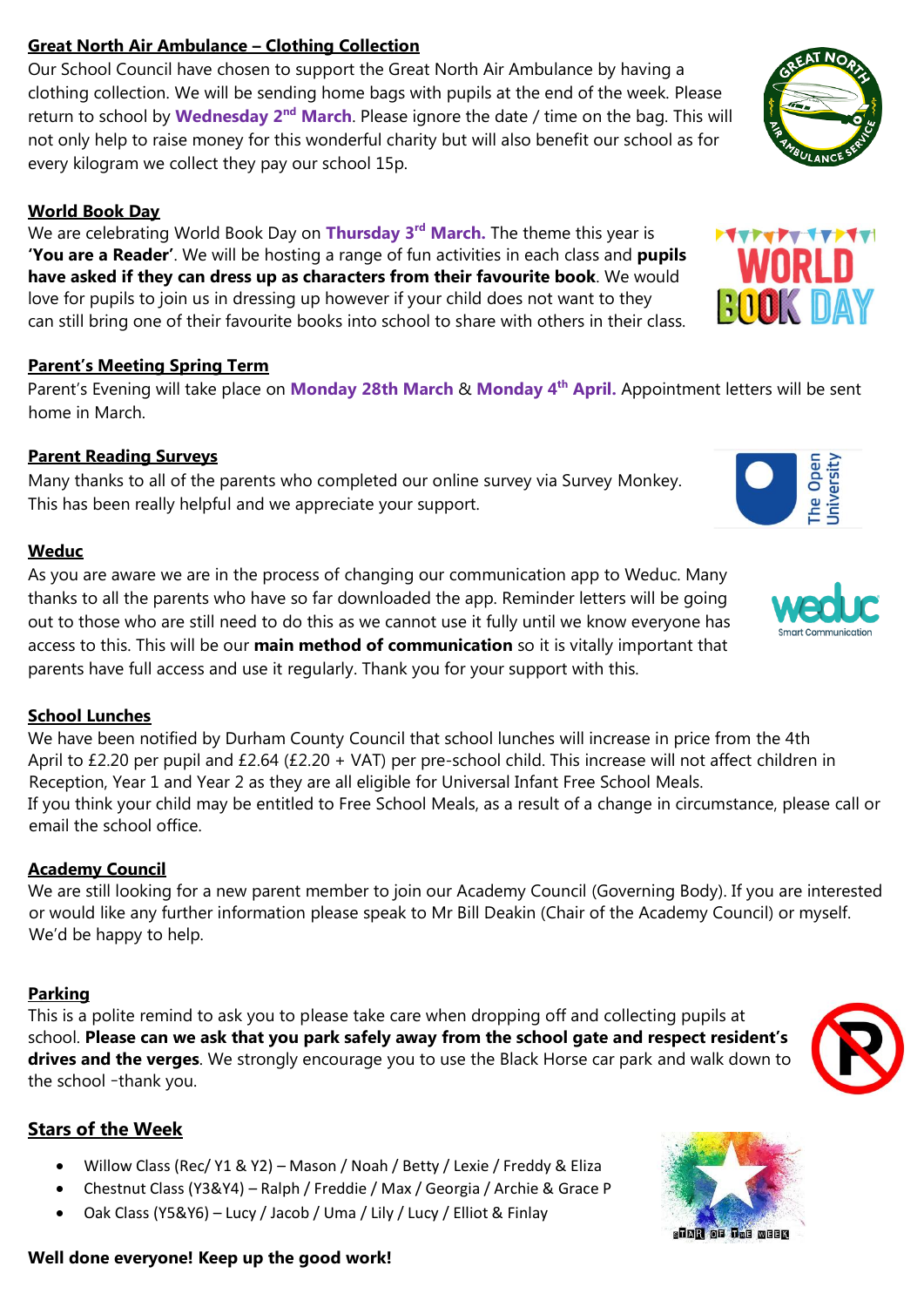# **RECOMMENDED READS**







# **RUBY'S WORRY**

# **TOM PURCIVAL (AUTHOR & ILLUSTRATOR)**

Ruby loves being Ruby. Until, one day, she finds a worry. At first it's not such a big worry, and that's all right, but then it starts to grow. It gets bigger and bigger every day and it makes Ruby sad. How can Ruby get rid of it and feel like herself again?

A perceptive and poignant story that is a must-have for all children's bookshelves. From Tom Percival's bestselling Big Bright Feelings series, this is the perfect book for discussing childhood worries and anxieties, no matter how big or small they may be.

# **THE OWL WHO WAS AFRAID OF THE DARK JILL TOMLINSON (AUTHOR) & PAUL HOWARD (ILLUSTRATOR)**

The much-beloved children's classic story about Plop, the baby owl as read by the Duchess of Cambridge on BBC's CBeebies Bedtime Stories to mark Mental Health Week.

Plop, the Baby Barn Owl, is like every Barn Owl there ever was, except for one thing - he is afraid of the dark.

"Dark is nasty" he says, and so he won't go hunting with his parents. Mrs Barn Owl sends him down from his nest-hole to ask about the dark and he meets a little boy waiting for the fireworks to begin, an old lady, a scout out camping, a girl who tells him about Father Christmas, a man with a telescope and a black cat who takes him exploring.

Perhaps there is magic in the dark after all...

Filled with gentle humour and giving comforting reassurance to nightime fears and anxieties, Jill Tomlinson's animal bedtime stories have been enjoyed by children for decades.

#### **THE BOY AT THE BACK OF THE CLASS ONJALI Q. RAUF (AUTHOR), PIPPA CURNICK (ILLUSTRATOR)**

A story of friendship, hope and the importance of kindness, The Boy at the Back of the Class is a story full of heart and humour, told from a unique perspective. Featuring illustrations from Pippa Curnick, this is an exceptional book by an emerging voice in children's writing.

When a new boy joins their class, a group of children try to befriend him. They soon learn that Ahmet is a refugee and has been separated from his family. None of the grown-ups seem to be able to help him, so the friends come up with a daring plan, embarking on an extraordinary adventure.